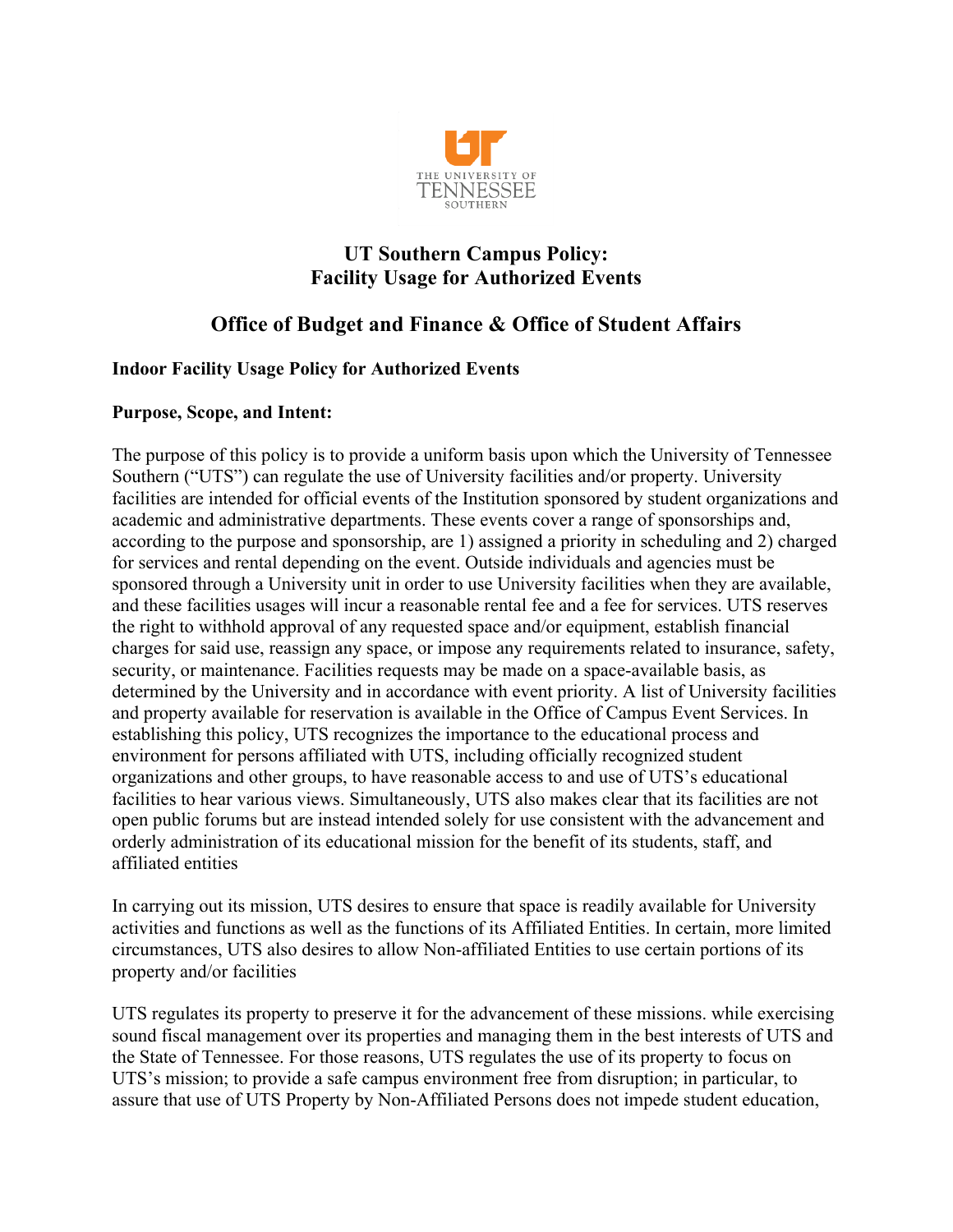academic activities, research, scheduled events, UTS functions, residences, or the faculty/staff work environment; and to preserve the aesthetics of UTS's grounds.

The requirements of this Policy apply to all contracts for the rental of UTS Property entered into by the Office of Campus Event Services. In addition, usage of University property is subject to all University rules, policies, and procedures, including this University Facility Usage for Authorized Events policy, and is subject to any relevant federal, state, and local laws.

# **Definitions**

#### **Authorized Events**

The definition of an Authorized Event, for the purpose of this Policy, is an event that is organized by and scheduled through an Authorized Event Organizer (see below), that is properly sponsored if sponsorship is required (section Sponsorship Requirements), and that has a fully confirmed space reservation request from the Office of Campus Event Services. All Authorized Events are subject to the requirements of UT fiscal policy.

#### **Authorized Event Organizers**

The following five groups of authorized users are defined as "Authorized Event Organizers" and are responsible for scheduling reservations for Authorized Events through the Office of Campus Event Services.

- University registered student organizations
- University units, departments, and offices
- Members of the Board of Trustees
- Government officials acting in their official capacities
- Persons or entities invited by the University

#### **Non-Affiliated Person**

Any person or entity who is not a UTS unit, student, registered student organization, or employee as defined by University Policy HR0105.

#### **Types of Events**

This policy applies to the following types of events:

- **University-Initiated Events.** These are events that are initiated and organized by an Authorized Event Organizer. A University-Initiated Event is not considered an Authorized Event until it meets the criteria listed in (section Authorized Events above).
- **Non-University-Initiated Events.** These are all events that are not University-Initiated Events. A sponsor is required as explained in (section sponsorship requirements below). Once a sponsor is confirmed, the reservation process through the Office of Campus Event Services may commence. A Non-University-Initiated Event is not considered an Authorized Event until it meets the criteria listed in (section Authorized Events above).
- **Unsponsored Events by Non-Affiliated Persons.** The sponsorship requirements (section sponsorship requirements below) do not apply to the activities of Non-Affiliated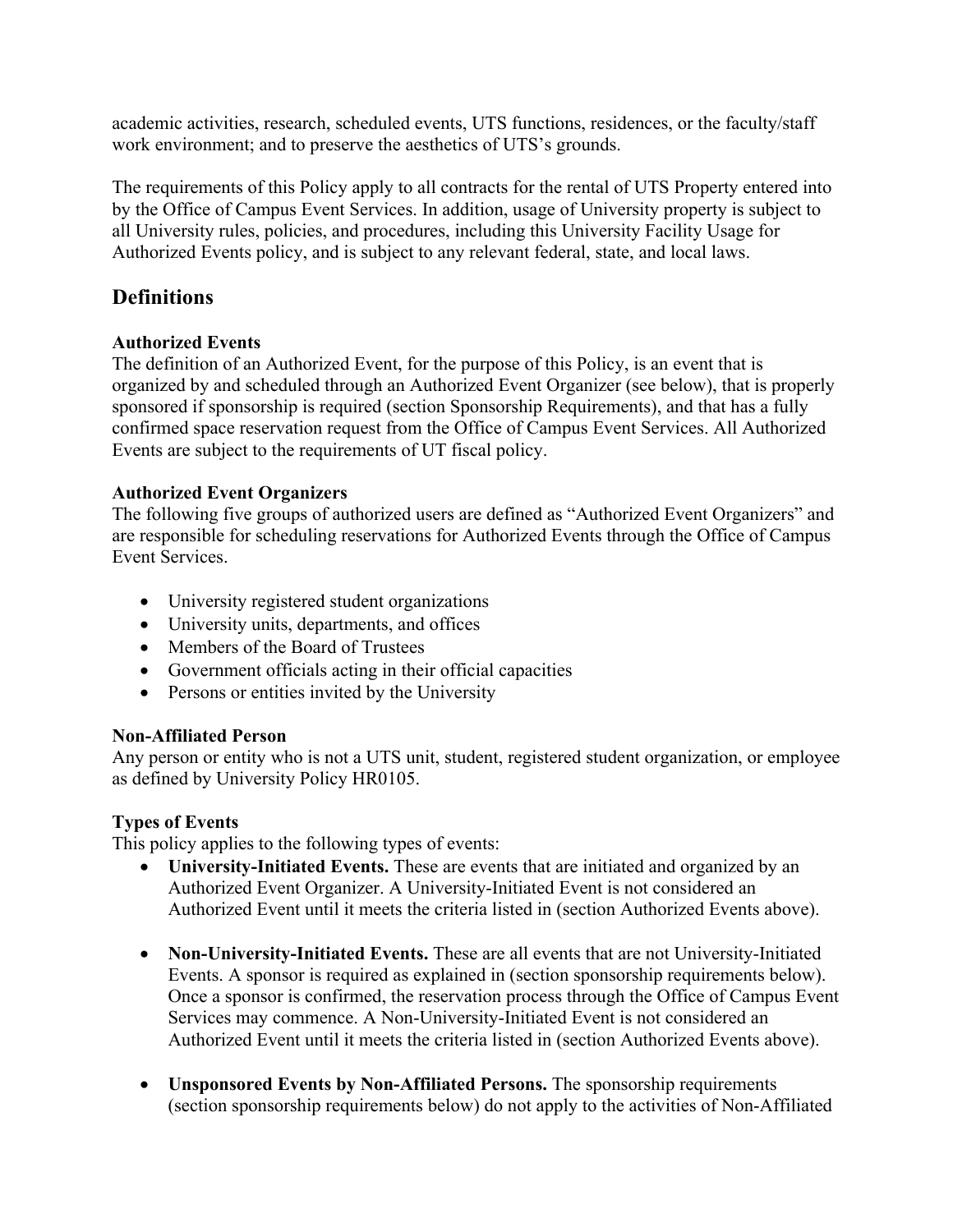Persons as permitted by Tenn. Comp. R. & Regs.  $\S 1720-01-12.06 \& -07(1)-(3)$ , but the remainder of the requirements of these Guidelines remain applicable to such activities to the extent applicable.

#### **UTS Property**

All land, grounds, structures, facilities, and any other physical property owned, controlled, or operated by UTS.

### **Sponsorship Requirements**

UTS's Office of Campus Event Services are not authorized under Tenn. Comp. R. & Regs. § 1720-01-12.07(4) to enter into contracts for the rental of UTS Properties to Non-Affiliated Persons whose proposed activities on UTS Property are not Authorized Events. Except as provided by Tenn. Comp. Regs. 1720-01-12.06 & 07(1)-(3), all Non-University-Initiated Events must be sponsored by an Authorized Event Organizer. The event sponsor must be identified as the sponsor responsible for the event.

The responsible sponsoring party requesting event space through the Office of Campus Event Services must plan the event and be present at the event. A sponsor may not "front" for another organization for the purpose of securing a venue at no cost or reduced fees for a Non-University-Initiated Event. For example, a community group or for-profit entity may not utilize a registered student organization to reserve a venue unless the event is planned by the student organization and open to students. Authorized Event Organizers who violate this requirement may be barred from using UTS Property.

### **Requesting a Space**

The inventory of indoor and outdoor spaces to which this Policy applies is maintained with the Office of Campus Event Services. Reservation requests for these spaces are requested through the Office of Campus Event Services.

Reservation requests should be submitted through the Office of Campus Event Services at least 14 business days prior to your meeting or event. Requests submitted less than 14 business days prior may be denied on the basis of insufficient notice. This requirement is in place to ensure that the availability of University resources is sufficient to support the event request.

This requirement will not be applied in a way that prohibits spontaneous outdoor assemblies or outdoor distribution of literature in permitted locations except to the extent such an outdoor location has been reserved by an authorized user in advance.

Once an indoor or outdoor space request has been approved, a confirmation email is sent to the requestor. Please remember the reservation is not final and your event location should not be publicized until this confirmation is received from the Office of Campus Event Services.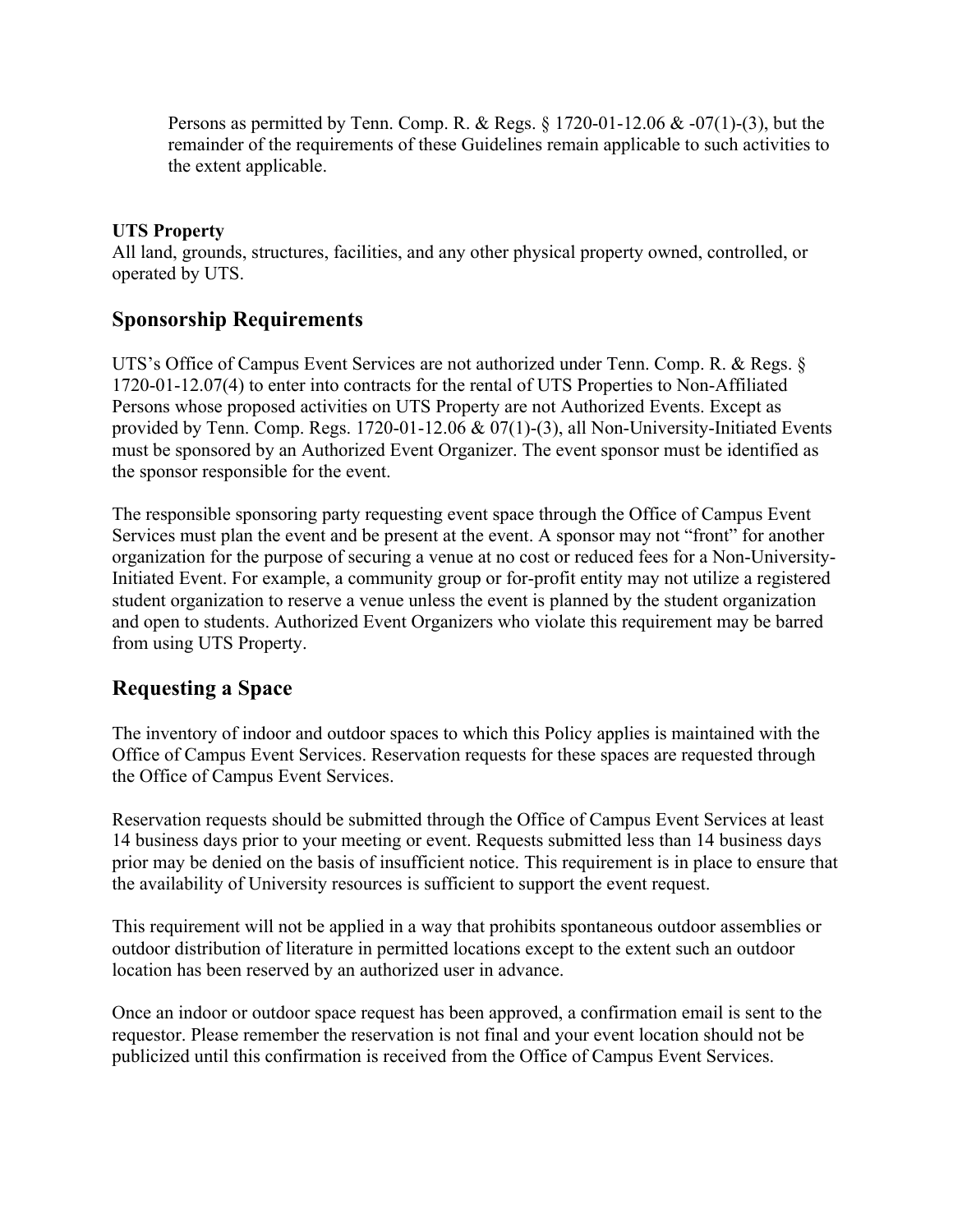The Office of Campus Event Services (931-363-9882) describes the process by which reservations are made and lists the policies governing the allocation space for events.

# **Responsibilities of Users**

Once an event ends, the space used for the event must be left in the same (or better) condition as when the event began. If clean-up or repairs are needed following an event, the user will be assessed supplementary charges to recover the cost of clean-up or repairs. Users whose events repeatedly incur these supplementary charges may be prohibited from using UTS Property and/or may be subject to additional charges.

### **Usage Fees**

A schedule of the rental fees associated with the use of indoor spaces for events is published by the Office of Campus Event Services online. This schedule is subject to change.

#### **University-Initiated Events**

- It is the University's intent that no rental fee will apply to use of the University's indoor/outdoor spaces for University-Initiated Events initiated and organized by an Authorized Event Organizer. However, there are spaces with fee structure exceptions because they are dependent on generating revenue to support the facilities. Such facilities would include those that house Auxiliary units or those which are funded outside of normal operating E&G funds.
- In order for a facility to implement a fee structure or guideline that is different than referenced in this policy and be included in the list below, a proposal must be submitted to the University Space Committee for consideration and approval.
- A listing of spaces with approved fee structure exceptions is published by the Office of Campus Event Services at (931-363-9882). This listing is subject to change.
- Cost-recovery charges associated with specific staffing requirements, specific set-up and break-down requirements, or specific equipment needs are limited to those approved by the Vice Chancellor for Finance and Administration or Associate Vice Chancellor for Student Affairs.
- Additional cost-recovery charges may also apply when a special-use space has specific staffing requirements (e.g. security) or when a University-Initiated Event in special-use space has specific set-up and break-down requirements or specific equipment needs (e.g. specialized audio-visual or IT equipment). These cost-recovery charges may vary based on the special-use space.
- Supplementary charges may apply as per Section 5 above and in compliance with Tenn. Code Ann.  $\S$  49-7-2405(a)(15) and state and federal law.

#### **Non-University-Initiated Events**

• For Non-University-Initiated Events in indoor/outdoor spaces, rental fees vary by location. A schedule of the rental fees associated with the use of indoor/outdoor spaces for events is published by the Office of Campus Event Services. This listing is subject to change.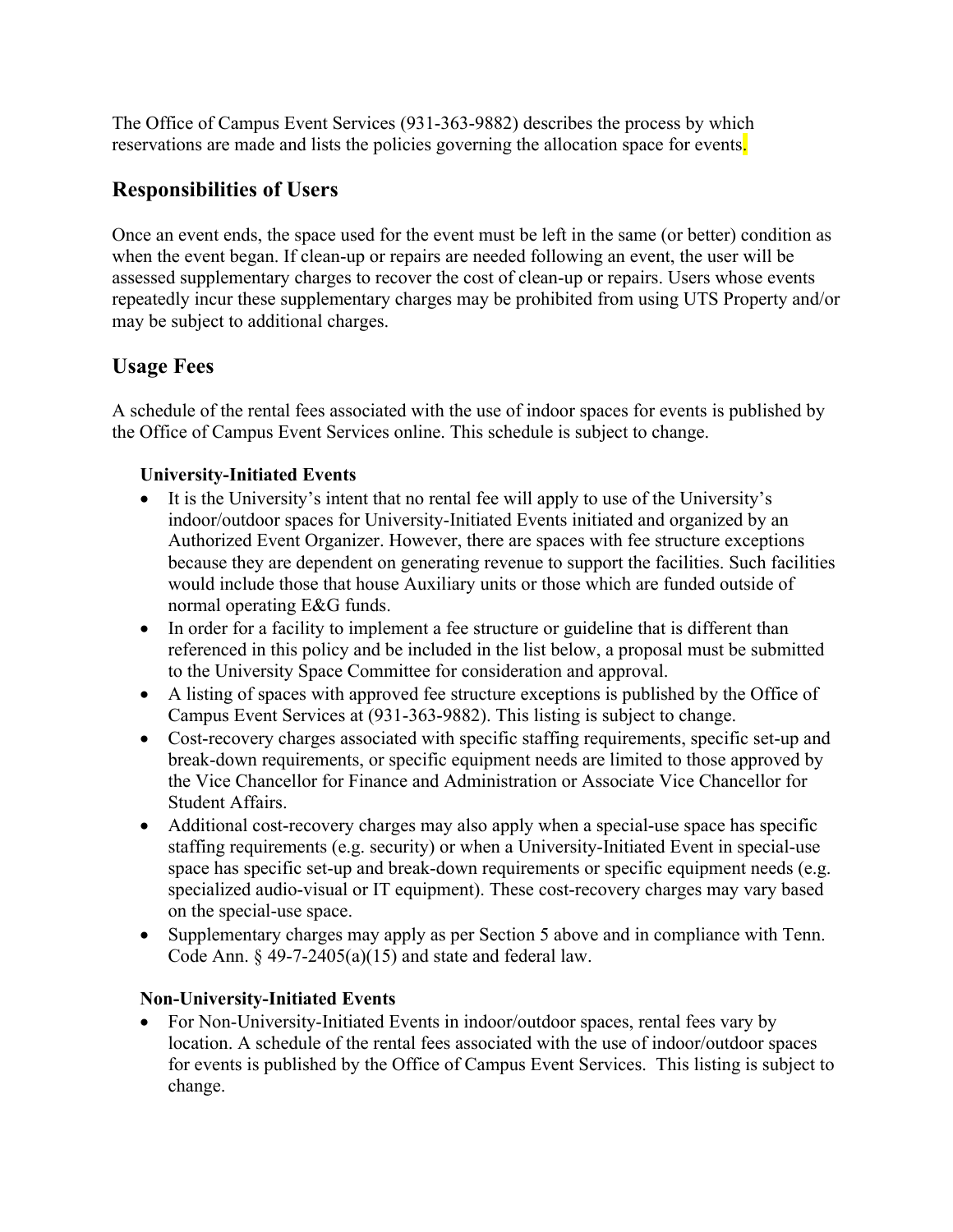- Cost-recovery charges associated with specific staffing requirements, specific set-up and break-down requirements, or specific equipment needs are limited to those approved by the Vice Chancellor for Finance and Administration or Associate Vice Chancellor for Student Affairs.
- Additional cost-recovery charges may also apply when a special-use space has specific staffing requirements (e.g. security) or when a Non-University-Initiated Event in specialuse space has specific set-up and break-down requirements or specific equipment needs (e.g. specialized audio-visual or IT equipment). These cost-recovery charges may vary based on the special-use space.
- Supplementary charges may apply as per Section 5 above and in compliance with Tenn. Code Ann.  $\S$  49-7-2405(a)(15) and state and federal law.

# **Contract**

Non-University-Initiated Events must be scheduled through rental contracts entered into by the Office of Campus Events Services that contain standard terms and conditions.

# **Payment**

When rental and/or event support fees apply to a Non-University-Initiated event, a deposit of 25% of the estimated rental fees and estimated supplementary or event support charges must be paid to secure the space reservation.

Payment in full must be made at least ten (10) business days prior to the event, unless the Office of Campus Event Services has made an exception. Failure to meet requirements may result in cancellation of the event.

# **Cancellation Policy**

Users must cancel reservations for indoor space they plan to not utilize. Penalty fees for failing to cancel a reservation in a timely manner will be specified in the event contract for Non-University-Initiated Events. Authorized Event Organizers may forfeit their reservation privileges and/or may be subject to additional charges if they do not cancel their reservation in a timely manner.

# **Equipment Usage**

The user, not the University, is responsible for securing equipment for the event. The user must specify, through the reservation process, any equipment needs and/or any special arrangements provided by the Facilities Services Department. All equipment and services are subject to applicable fees and charges.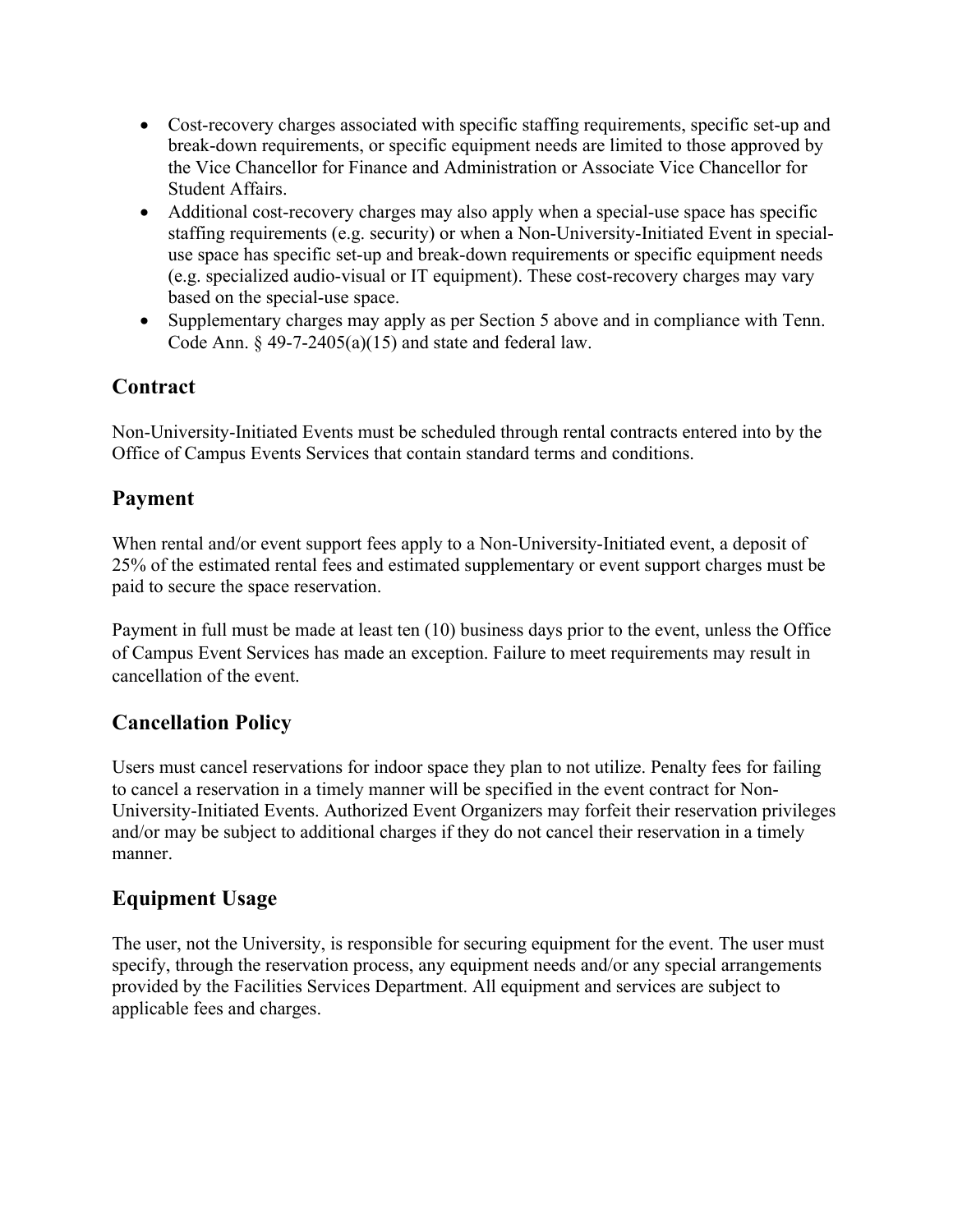### **Food Catering**

Food is permissible in some indoor spaces, but during and after the event, the space must not be damaged by any food preparations. Also, all recyclables, compostable, and landfill waste must be collected and disposed of in the proper fashion and removed from the site at the conclusion of the event. Metz is the preferred campus caterer and their contact number is 931-424-4064. University-Initiated Events and Non-University-Initiated Events may utilize outside licensed caterers. However, the following locations are exclusive to Metz for events that request catering: UTS Dining Hall, FireHawk Café, and all areas adjacent to dining locations.

These guidelines must be followed at all Outdoor Events:

- Cookers and grills must have proper protection underneath to ensure there is no damage to grass or stains on pavements or concrete.
- All grease or other hot liquids must be transported off campus and properly disposed in accordance with state and local guidelines.
- All patrons and event organizers must clean up after the event and properly dispose of trash and recyclable items.

### **Alcohol Policy**

The dispensing and consumption of alcohol must be in accordance with the campus alcohol policy. Although these guidelines are written for the campus community, other authorized users and visitors must comply with the policy as well.

# **Parking**

Parking, at times, is extremely limited based on the location, date, and time of the event. All arrangements for parking must be made through Safety and Security, 931-424-2055. A Parking Maps can be obtained from Safety and Security.

### **Amplified Sound**

Noise restrictions may be in effect at certain times and in certain locations. Amplified sound for any event at any time must be approved by the Office of Campus Event Services to ensure the noise level is compatible with and does not unreasonably interfere with or disrupt other campus activities. The Office of Campus Event Services or UTS Safety and Security reserves the right to require the event sponsors to reduce the volume at any event.

### **Other Usage Guidelines**

At the conclusion of an indoor event, the event space shall be left in the same condition as it was before the event.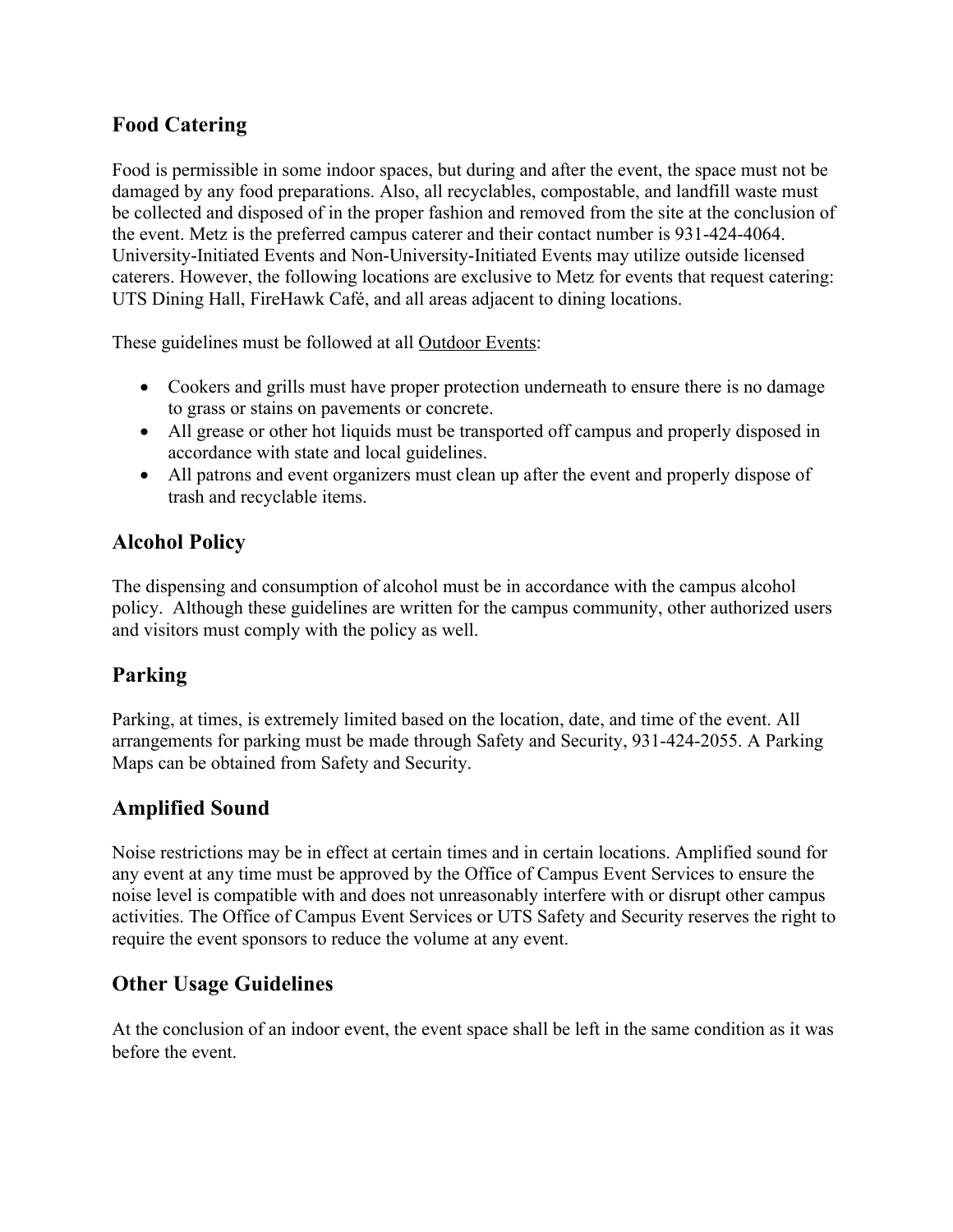# **Outdoor Facility Usage**

#### **Inventory of Outdoor Spaces**

Outdoor spaces on the UTS campus that are available for events and meetings must be reserved through the Office of Campus Event Services at least seven (7) business days prior to the event date; provided, however, that this requirement will not be applied in a way that prohibits spontaneous outdoor assemblies or outdoor distribution of literature in permitted locations except to the extent such an outdoor location has been reserved by an authorized user in advance. The most commonly used outdoor spaces have been identified below; however, the list may not be all-inclusive and is subject to change. In order to add or remove an outdoor space location to or from the list below, a proposal must be submitted to the University Space Committee for consideration and approval.

#### **Outdoor Space Locations:**

- Basketball Court
- Campus Green
- Colonial Hall Lawn
- Disc Golf Course
- Fire Pit
- Intramural Field
- Pool Deck
- Reveille Lawn North (Back)
- Reveille Lawn South (Front)
- UTS Columns
- Upperman Quad
- Volleyball Court

#### **Tent Usage**

The use of tents, if handled inappropriately, can be very damaging to campus outdoor spaces. This damage can be caused by both installation as well as sun and water blockage. The following restrictions are in place to prevent damage.

- Tent stakes to stabilize a tent are prohibited (unless approved by the Office of Campus Event Services).
- Tents may be set up the day prior to the event between 9am and 5pm and must be removed by 10am the day after the event. However, the user must ask to secure these pre and post setup and removal times.
- Events requiring a tent for more than 2 days will need to make special arrangements with the Facilities Services Department by contacting the Office of Campus Event Services at (931-363-9882)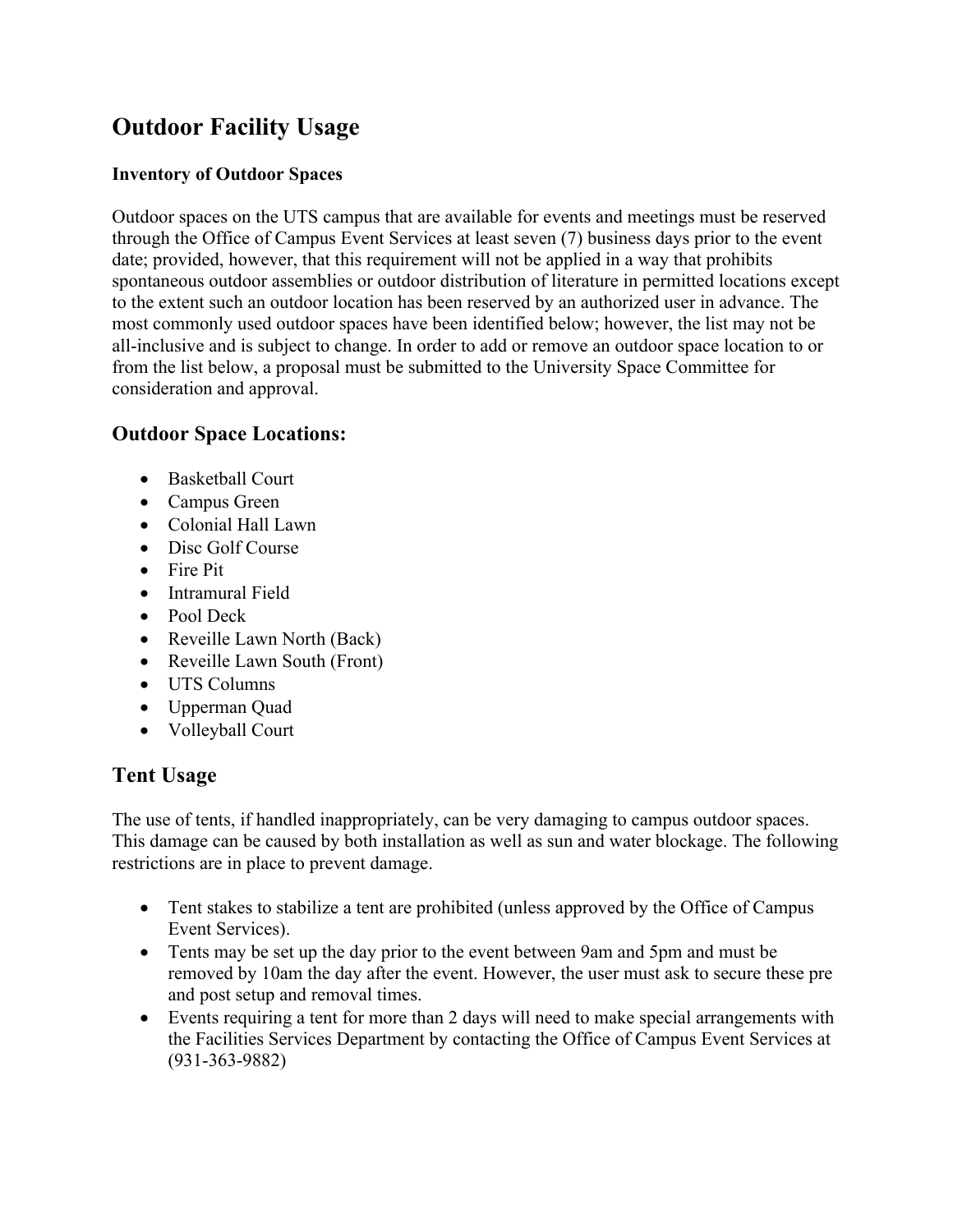#### **Bathroom Access**

• The outdoor spaces do not have designated bathrooms. The user should make arrangements through the office coordinating the outdoor space reservation to have Security open a building for bathroom access. There may be a charge associated with bathroom access. The other option is to arrange to have portable units delivered to the site. Please note, these units must be removed at the conclusion of the event.

# **Change of Location/Right of Refusal**

The Office of Campus Event Services reserves the right to not approve an event or to cancel a reservation in the event there is a facility, health, or safety issue that requires appropriate action. Such decisions will not be made based on the viewpoint of speech and/or the identity of the presenter(s). The Office of Campus Event Services reserves the right to make necessary changes in location as needed to accommodate the needs of the campus. Every effort will be initiated to provide ample notice of any changes.

The Office of Campus Event Services reserves the right to cancel or postpone any outdoor event if weather conditions jeopardize the safety or security of faculty, staff, students, guests, or equipment. Fees may still apply even if the event is cancelled.

#### **Security/Insurance**

The UTS Safety and Security will be notified of all events scheduled through the Office of Campus Event Services. UTS Safety and Security and the Office of Campus Event Services shall determine if the event requires any security staffing needs. This may include police, UTS Security, emergency management, or other certified staffing requirements. To the extent permitted by Tenn. Code Ann. § 49-7-2405(a)(15) and state and federal law, the event sponsor/organizer is responsible to pay the cost associated with providing security and other appropriate event staffing.

For Non-University-Initiated Events, the Licensee shall provide policies of insurance issued by companies authorized to do business in the State of Tennessee. Licensee shall also provide a Certificate of Insurance (COI) naming the University of Tennessee as an additional insured under the policies in the following amounts: Minimum policy limits of \$300,000 per person and \$1 million per occurrence, the term of such coverage to coincide with the dates of this agreement, including load-in and load-out. (The COI should be provided to the Office of Campus Event Services as part of the Licensee's event request record no later than 10 business days prior to the event start date).

The University is self-insured under the provisions of the Tennessee Claims Commission Act, T.C.A. Sections 9-8-301, et. seq., which provides for a limited waiver of the State's sovereign immunity in specified cases, up to \$300,000 per claimant and \$1,000,000 per occurrence. Any liability of the University for damages, losses, or costs, arising out of or related to acts performed by the University under a contract is governed by the provisions of said Act.